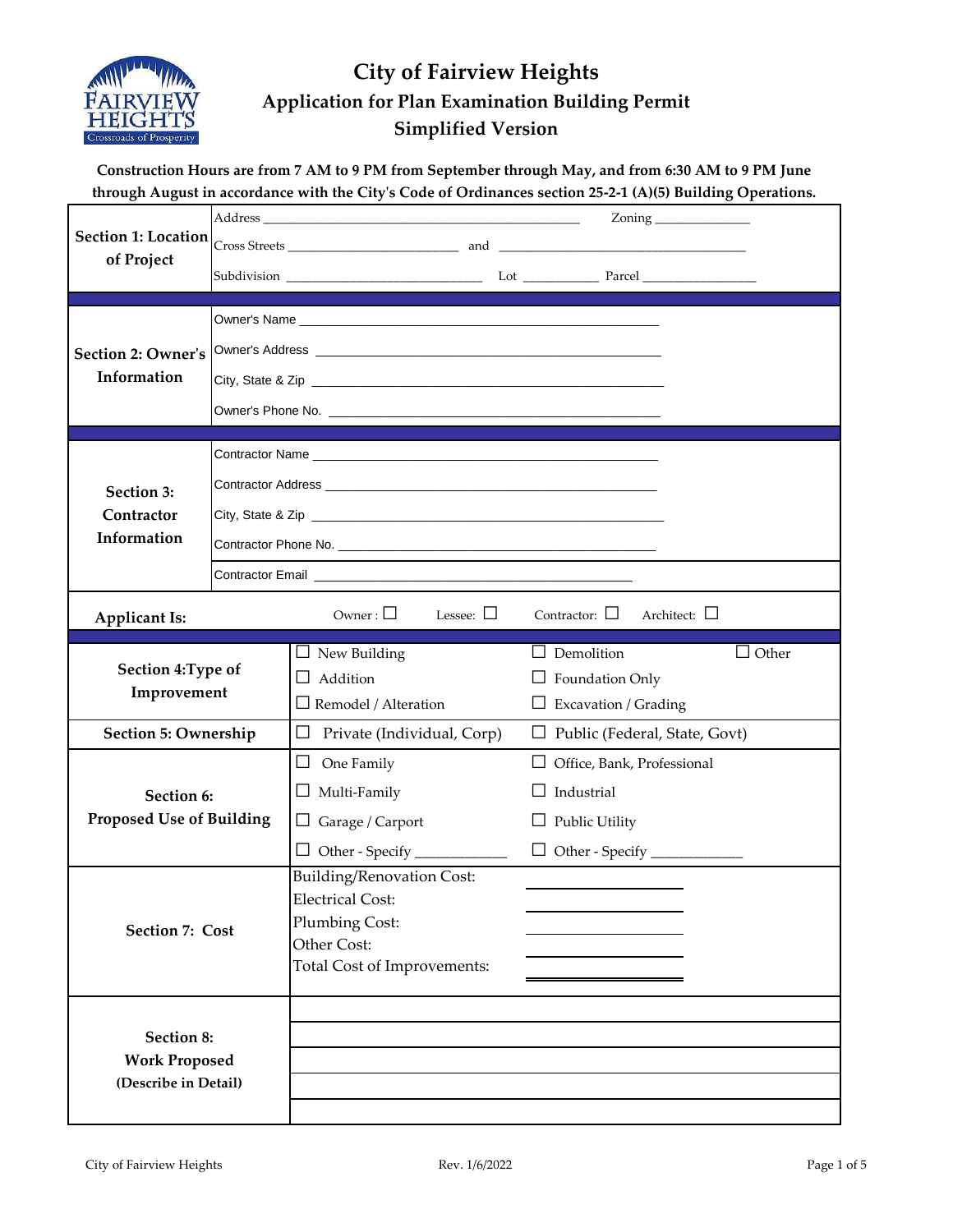

| Section 9: Selected Characteristics Of Building |                                                                                                    |              |                  |              |                         |  |      |
|-------------------------------------------------|----------------------------------------------------------------------------------------------------|--------------|------------------|--------------|-------------------------|--|------|
| Principal Type of Frame                         | Masonry<br>ப                                                                                       |              | Structural Steel |              | $\Box$                  |  |      |
|                                                 | Wood Frame<br>Reinforced Concrete                                                                  |              |                  |              |                         |  |      |
| Principal Type of Heating Fuel                  | $\Box$ Gas                                                                                         |              | Electricity      |              |                         |  |      |
|                                                 | $\Box$ Oil                                                                                         |              | $\Box$ Coal      |              |                         |  |      |
| Sewage Disposal                                 | $\Box$ Public or Private Company                                                                   |              |                  |              | Private (septic tank)   |  |      |
| <b>Water Supply</b>                             | $\Box$ Public or Private Company                                                                   |              |                  |              | Private (well, cistern) |  |      |
| Dimensions                                      | Number of Stories<br>Total Square Feet of Floor Area (all floors)<br>Total Land Area (square feet) |              |                  |              |                         |  |      |
| Residential Buildings                           | Number of Bedrooms<br>Number of Bathrooms                                                          |              |                  |              |                         |  |      |
|                                                 |                                                                                                    |              |                  |              | Full                    |  | Half |
|                                                 | $\Box$ 1A                                                                                          | $\square$ 2A | $\square$ 3A     | $\square$ 4A | $\square$ 5A            |  |      |
| Type of Construction                            | $\Box$ 1B                                                                                          | $\vert$  2B  | $\square$ 3B     |              | $\square$ 5B            |  |      |

#### **Section 10: Applicant's Certificate**

As Owner / Owner's authorized agent of the property for which this application is being filed, I hereby certify:

- 1. The description of use & information contained on this application is correct and;
	- 2. The structure will not be occupied or used until a Certificate of Occupancy is issued by the Land Use & Development Dept and;
	- 3. The project will comply with all conditions of applicable City Ordinances and pay all fees required by such ordinances and;
	- 4. If other than the owner, I am certifying that the proposed work has been authorized by the owner of record and that I have been authorized by the owner to complete this application on his/her behalf.

Printed Name of Applicant

Applicant's Address (No P.O. Boxes)

|  |  | Signature of Owner (if different than applicant) |
|--|--|--------------------------------------------------|
|  |  |                                                  |

Applicant Phone No.

Date of Application

 $(618)489-2060$  /  $(618)$  489-2067 fax Fairview Heights, IL 62208 Signature of Applicant City of Fairview Heights 10025 Bunkum Rd.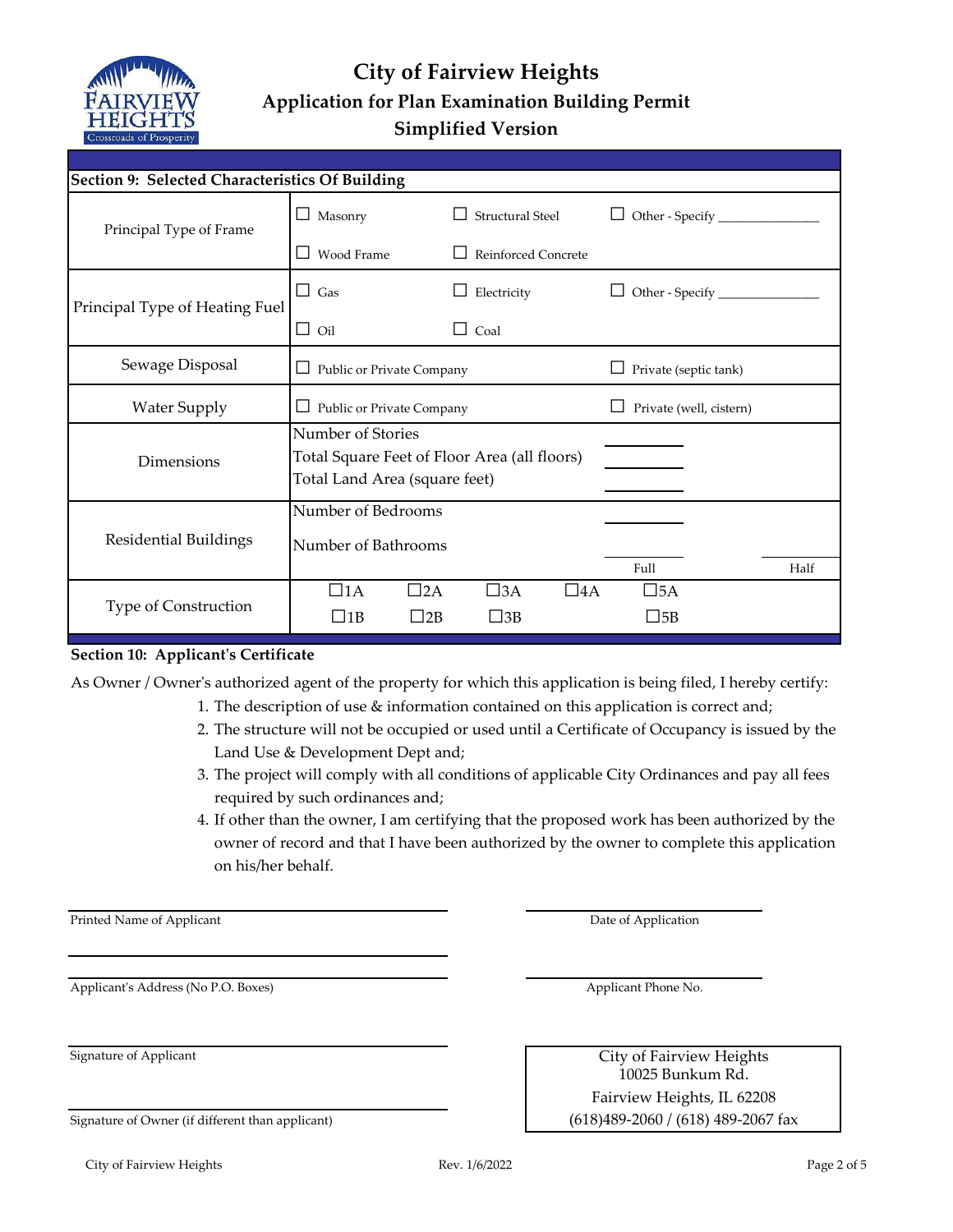

#### **For Office Use Only:**

| <b>Plan Review Record</b>  |           |                    |                     |
|----------------------------|-----------|--------------------|---------------------|
| Plan Review Required:      |           | Date Plans Started | Date Plans Approved |
|                            |           |                    |                     |
| Building                   |           |                    |                     |
| Plumbing                   |           |                    |                     |
| Mechanical                 |           |                    |                     |
| Electrical                 |           |                    |                     |
| Other                      |           |                    |                     |
| Zoning                     |           |                    |                     |
|                            |           |                    |                     |
| Valuation                  |           |                    |                     |
| <b>Building Permit Fee</b> | \$        | Approved:          |                     |
| <b>Electrical Fee</b>      | \$        |                    |                     |
| Plumbing Fee               | \$        |                    | Title               |
| Stop Work Order            | \$        | Date Approved:     |                     |
| Other                      | \$        |                    |                     |
| Plan Review Fee            | \$        | Director Approval: |                     |
| <b>Total Fee Due</b>       | \$        |                    |                     |
|                            |           | Date Approved:     |                     |
|                            |           |                    |                     |
| For Department Use Only:   |           |                    |                     |
|                            | Use Group |                    | Live Load           |
|                            |           |                    | Occupancy Load      |
| <b>Additional Notes:</b>   |           |                    |                     |
|                            |           |                    |                     |
|                            |           |                    |                     |
|                            |           |                    |                     |
|                            |           |                    |                     |
|                            |           |                    |                     |
|                            |           |                    |                     |
|                            |           |                    |                     |
|                            |           |                    |                     |
|                            |           |                    |                     |
|                            |           |                    |                     |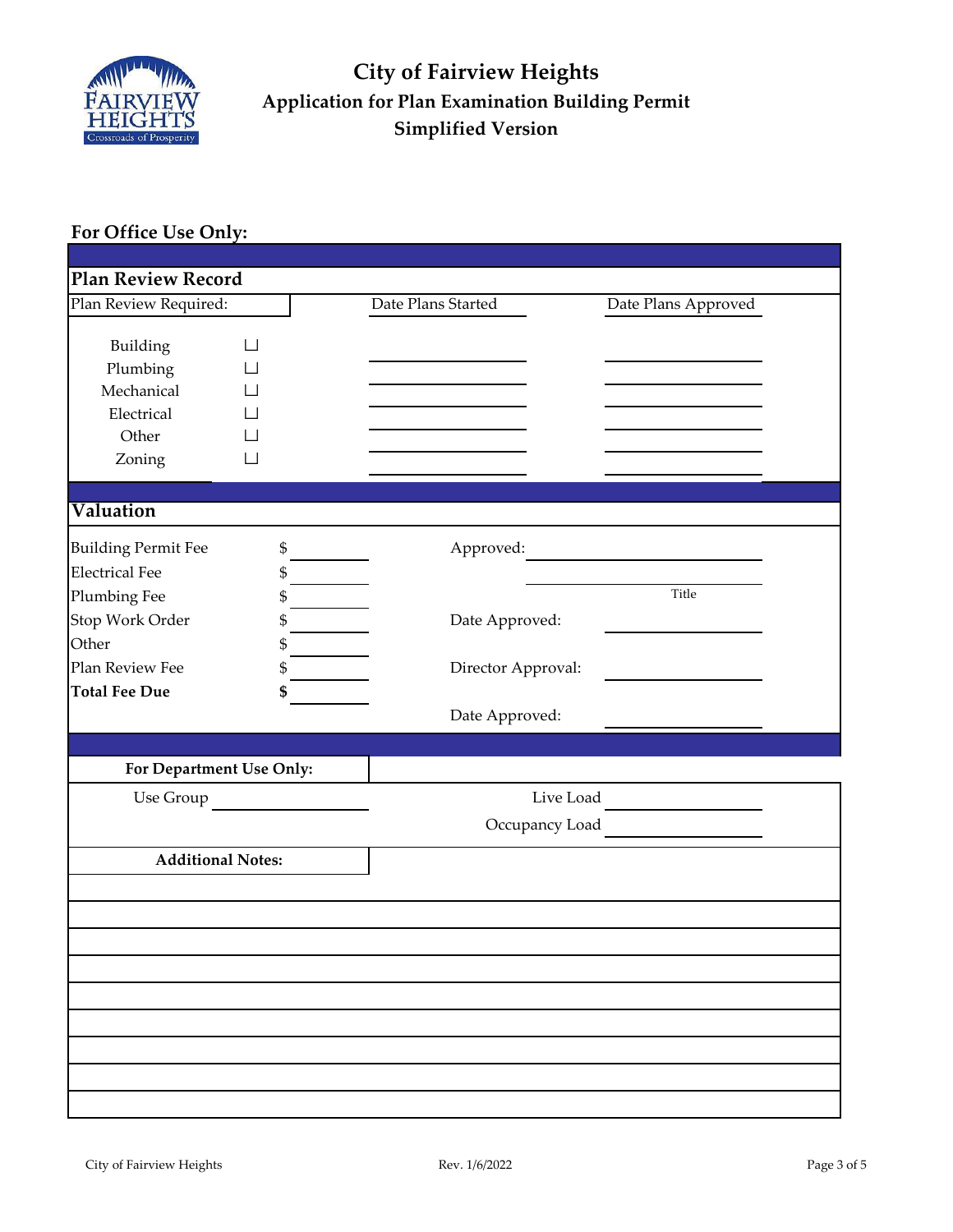

#### **Section 11: Plan Examiner's Notes**

| District     |           |  |
|--------------|-----------|--|
| Use          |           |  |
| Front Yard   |           |  |
| Side Yard    | Side Yard |  |
| Rear Yard    |           |  |
| <b>Notes</b> |           |  |

| Site or Plot Plan |  |  |  |  |
|-------------------|--|--|--|--|
|                   |  |  |  |  |
|                   |  |  |  |  |
|                   |  |  |  |  |
|                   |  |  |  |  |
|                   |  |  |  |  |
|                   |  |  |  |  |
|                   |  |  |  |  |
|                   |  |  |  |  |
|                   |  |  |  |  |
|                   |  |  |  |  |
|                   |  |  |  |  |
|                   |  |  |  |  |
|                   |  |  |  |  |
|                   |  |  |  |  |
|                   |  |  |  |  |
|                   |  |  |  |  |
|                   |  |  |  |  |
|                   |  |  |  |  |
|                   |  |  |  |  |
|                   |  |  |  |  |
|                   |  |  |  |  |
|                   |  |  |  |  |
|                   |  |  |  |  |
|                   |  |  |  |  |
|                   |  |  |  |  |
|                   |  |  |  |  |
|                   |  |  |  |  |
|                   |  |  |  |  |
|                   |  |  |  |  |
|                   |  |  |  |  |
|                   |  |  |  |  |
|                   |  |  |  |  |
|                   |  |  |  |  |
|                   |  |  |  |  |
|                   |  |  |  |  |